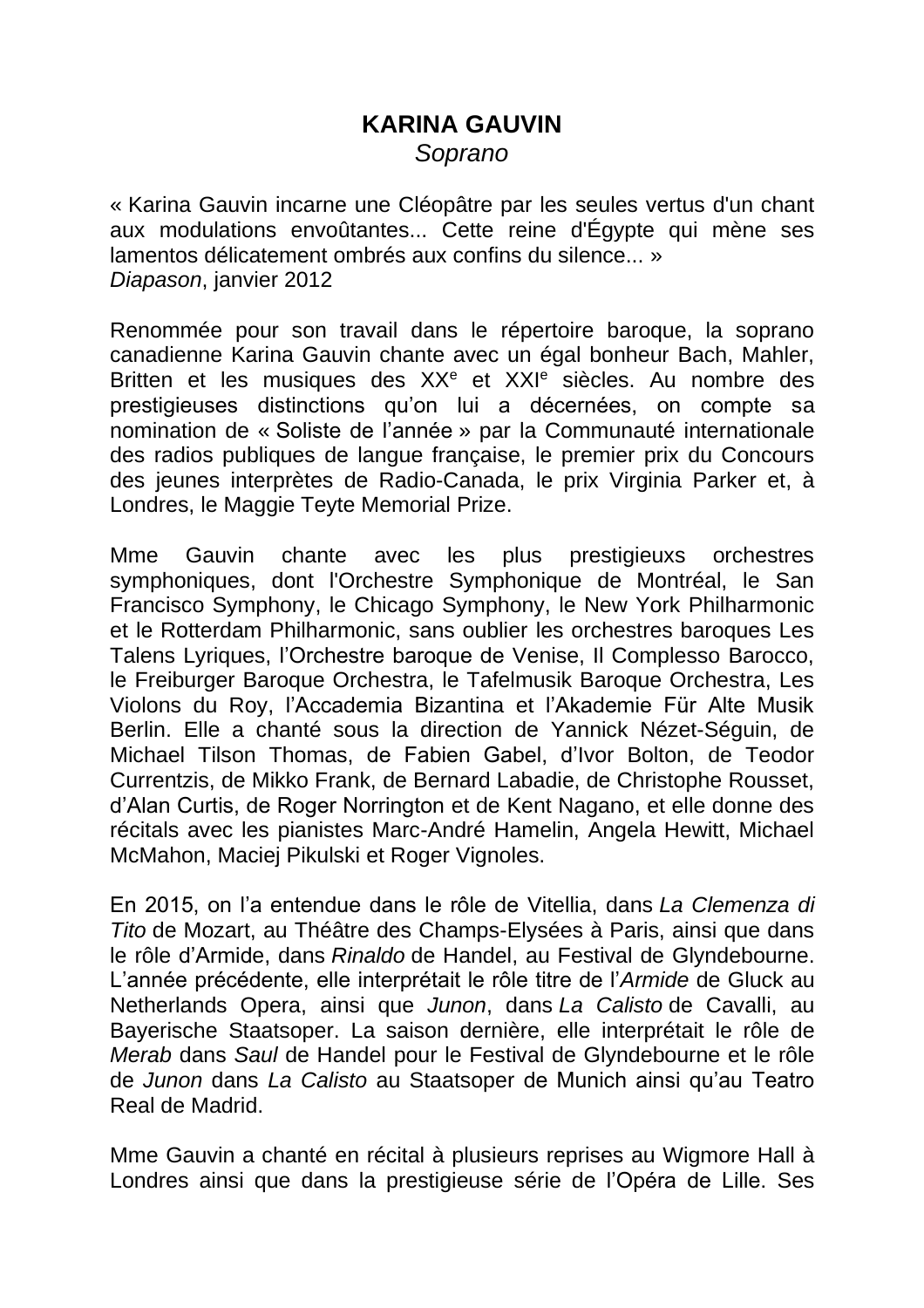précédentes réalisations comprennent deux tournées européennes suivis d'enregistrements : *Ariodante* de Handel pour EMI Virgin Classics et *Giulio Cesare*, avec Alan Curtis et Il Complesso Barrocco. Elle a chanté *Le Martyre de saint Sébastien* et la *Symphonie nº 2* de Mahler avec le San Francisco Symphony Orchestra dirigé par Michael Tilson Thomas. En 2016, Karina Gauvin chantait Lia dans *L'enfant prodigue* de Debussy aux côtés de Roberto Alagna avec l'Orchestre Philharmonique de Radio France et Mikko Frank, dont l'enregistrement est paru chez Erato.

En 2017, elle donna une interprétation très remarquée du rôle de la duchesse d'Étampes dans *Ascanio* de Camille Saint-Saëns, un opéra redécouvert par Guillaume Tourniaire, en création au Grand Théâtre de Genève. La même année elle incarna de nouveau Vitellia au Théâtre des Champs-Elysées, dans *La Clemenza di Tito* dirigé par Teodor Currentzis.

Plus récemment, Mme Gauvin chantait la *Symphonie nº 1* de Leonard Bernstein et le *Lobgesang* de Felix Mendelssohn sous la direction de Yannick Nézet-Séguin avec l'Orchestre Métropolitain ainsi que le *Psaume XLVII* de Florent Schmitt et *Shéhérazade* de Maurice Ravel avec l'Orchestre Symphonique de Québec sous la direction de Fabien Gabel. À l'automne 2019, Mme Gauvin entreprenait deux tournées avec les Talens Lyriques et Christophe Rousset dans le rôle de Cléopâtre du *Giulio Cesare* de Handel. Avant le début de la pandémie, Mme Gauvin venait de terminer des représentations de *Saul* de Handel au théâtre du Châtelet à Paris ainsi que de la *Messe en do* de Beethoven avec Orchestra of St-Lukes et Bernard Labadie au Carnegie Hall à New York.

Son importante discographie – plus de 50 titres – s'est valu de nombreuses récompenses, dont un « Chamber Music America Award » pour son disque *Fête Galante* avec le pianiste Marc-André Hamelin, ainsi que plusieurs prix Opus.

-------------------------------------------------------------

"Karina Gauvin embodies Cleopatra by the sole virtues of a voice with bewitching modulations... This queen of Egypt who leads her delicately shaded lamentos to the confines of silence..." Diapason, January 2012

Renowned for her work in the Baroque repertoire, Canadian soprano Karina Gauvin sings Bach, Mahler, Britten and the music of the 20th and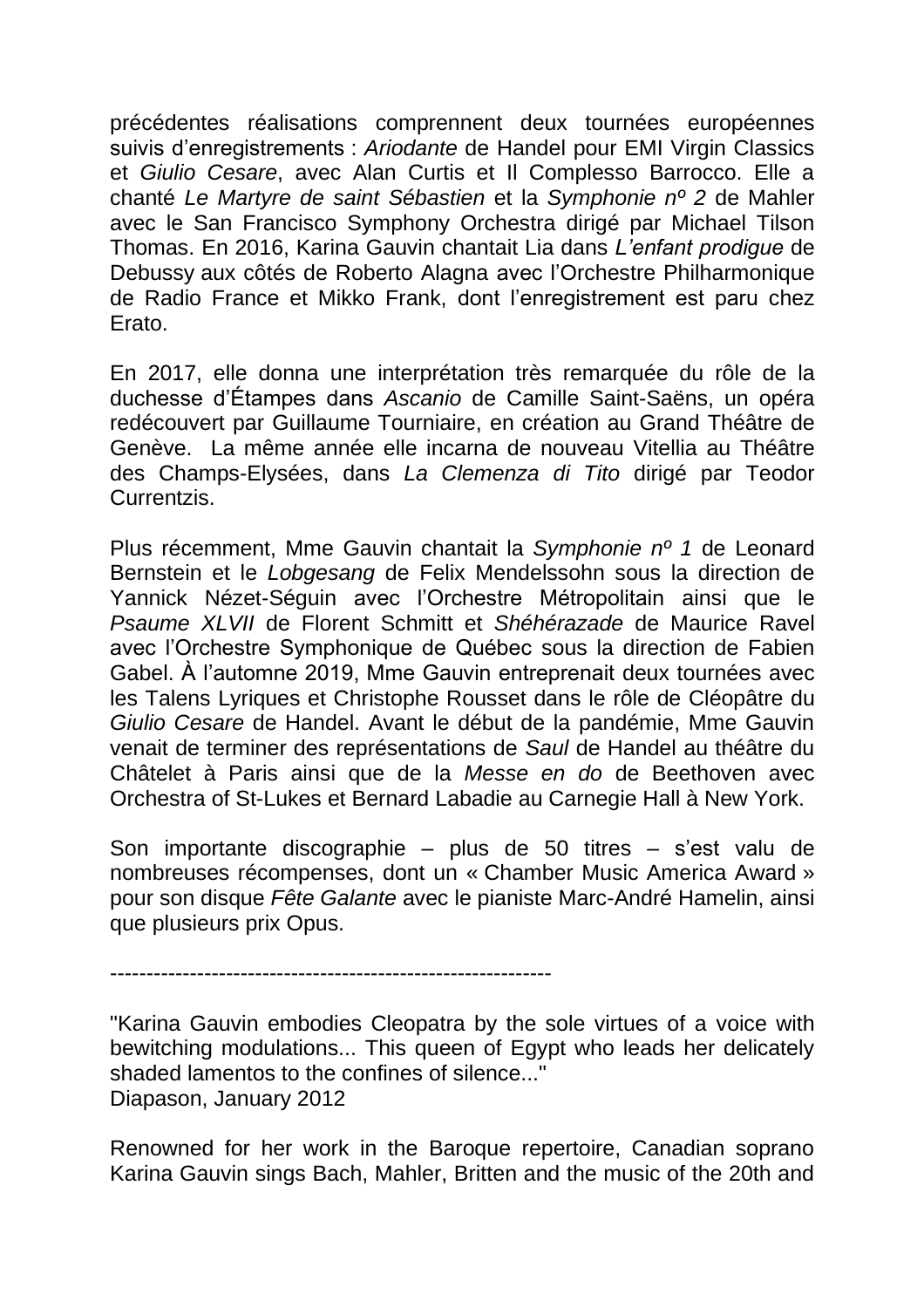21st centuries with equal pleasure. Her prestigious awards include being named "Soloist of the Year" by the Communauté internationale des radios publiques de langue française, first prize in the CBC Young Performers Competition, the Virginia Parker Prize, and the Maggie Teyte Memorial Prize in London.

Ms. Gauvin sings with the most prestigious symphony orchestras, including the Montreal Symphony, the San Francisco Symphony, the Chicago Symphony, the New York Philharmonic and the Rotterdam Philharmonic, as well as the baroque orchestras Les Talens Lyriques, the Venice Baroque Orchestra, Il Complesso Barocco, the Freiburger Baroque Orchestra, the Tafelmusik Baroque Orchestra, Les Violons du Roy, the Accademia Bizantina and the Akademie Für Alte Musik Berlin. She has sung under the direction of Yannick Nézet-Séguin, Michael Tilson Thomas, Fabien Gabel, Ivor Bolton, Teodor Currentzis, Mikko Frank, Bernard Labadie, Christophe Rousset, Alan Curtis, Roger Norrington, and Kent Nagano, and she gives recitals with pianists Marc-André Hamelin, Angela Hewitt, Michael McMahon, Maciej Pikulski, and Roger Vignoles.

In 2015, she was heard as Vitellia in Mozart's La Clemenza di Tito at the Théâtre des Champs-Elysées in Paris and as Armide in Handel's Rinaldo at the Glyndebourne Festival. The previous year she sang the title role in Gluck's Armide at the Netherlands Opera and Juno in Cavalli's La Calisto at the Bayerische Staatsoper. Last season she sang the role of Merab in Handel's Saul for the Glyndebourne Festival and Juno in La Calisto at the Munich Staatsoper and the Teatro Real in Madrid.

Ms. Gauvin has sung in recital on several occasions at the Wigmore Hall in London as well as in the prestigious Lille Opera series. Her previous accomplishments include two European tours followed by recordings: Handel's Ariodante for EMI Virgin Classics and Giulio Cesare, with Alan Curtis and Il Complesso Barrocco. She has sung The Martyrdom of St. Sebastian and Mahler's Symphony No. 2 with the San Francisco Symphony Orchestra conducted by Michael Tilson Thomas. In 2016, Karina Gauvin sang Lia in Debussy's L'enfant prodigue alongside Roberto Alagna with the Orchestre Philharmonique de Radio France and Mikko Frank, the recording of which was released by Erato.

In 2017, she gave a highly acclaimed performance of the role of the Duchess of Etampes in Ascanio by Camille Saint-Saëns, an opera rediscovered by Guillaume Tourniaire, premiering at the Grand Théâtre de Genève. In the same year, she sang Vitellia again at the Théâtre des